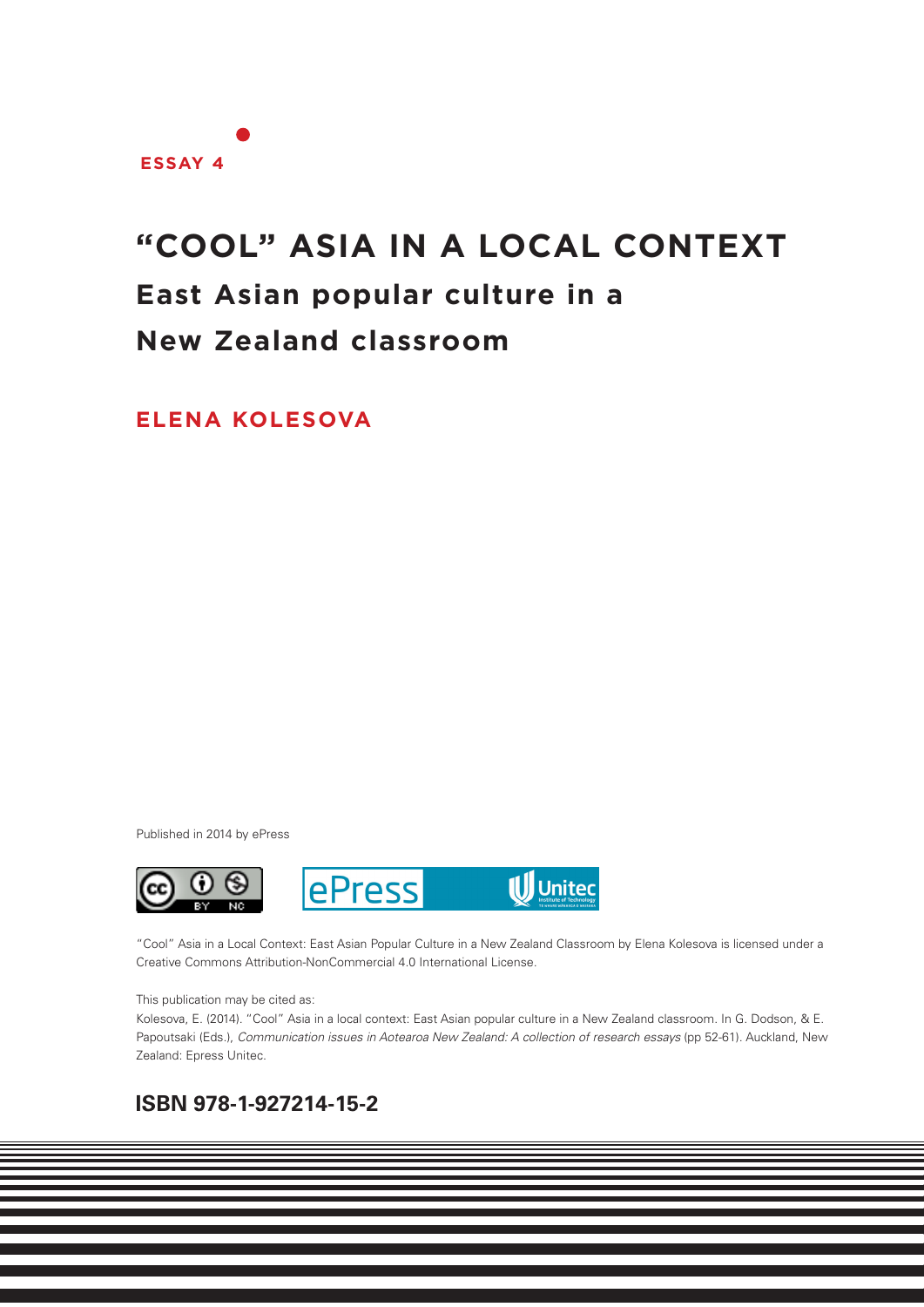

# **"COOL" ASIA IN A LOCAL CONTEXT: East Asian popular culture in a New Zealand classroom**

### **ELENA KOLESOVA**

#### **INTRODUCTION**

Of course popular culture matters, and East Asian popular culture, in particular, matters greatly. During the past two decades, popular culture produced in East Asia has been widely disseminated and consumed all around the world. The study of East Asian popular culture became an integrated part of the education curriculum. Popular culture courses are successfully integrated in tertiary academic curricula all around the world. Currently all universities in New Zealand, except one,<sup>1</sup> offer at least one Asian popular culture course of some kind as part of Media Studies, Cultural Studies, Language and Literature, Anthropology, Arts and Design, Asian Studies, and occasionally Sociology and History. This reflects a multidisciplinary approach to the study of popular culture, providing an opportunity to analyse popular culture through different methodologies, asking different research questions and serving different agendas.

The study of popular culture offers multiple ways to engage multiple/different objects of study that often underpin, but are ignored by mainstream education. Popular culture can be used as a lens through which to examine societies' history, culture, politics, literature, music and any sphere of public life. If we study popular culture in ways that link students' interests with pop culture on one hand, and the object of study with a disciplinary orientation (social theory, literary critique, political theory, economic theory, historiography, communication studies) on the other, we can encourage the development of self-reflexive readings of both the origins' and the hosts' cultural engagements. In this essay, I will explore how teaching of popular culture using examples from East Asian popular culture and especially visual media has contributed towards constructing cultural identity of the students enrolled in the undergraduate course titled 'East meets West: East Asian Popular Culture and Its impact on the West'. The underpinning question

<sup>1</sup> Lincoln University is a predominantly agricultural, business and environmental studies institution and does not have many social science or humanities courses including any popular culture related courses.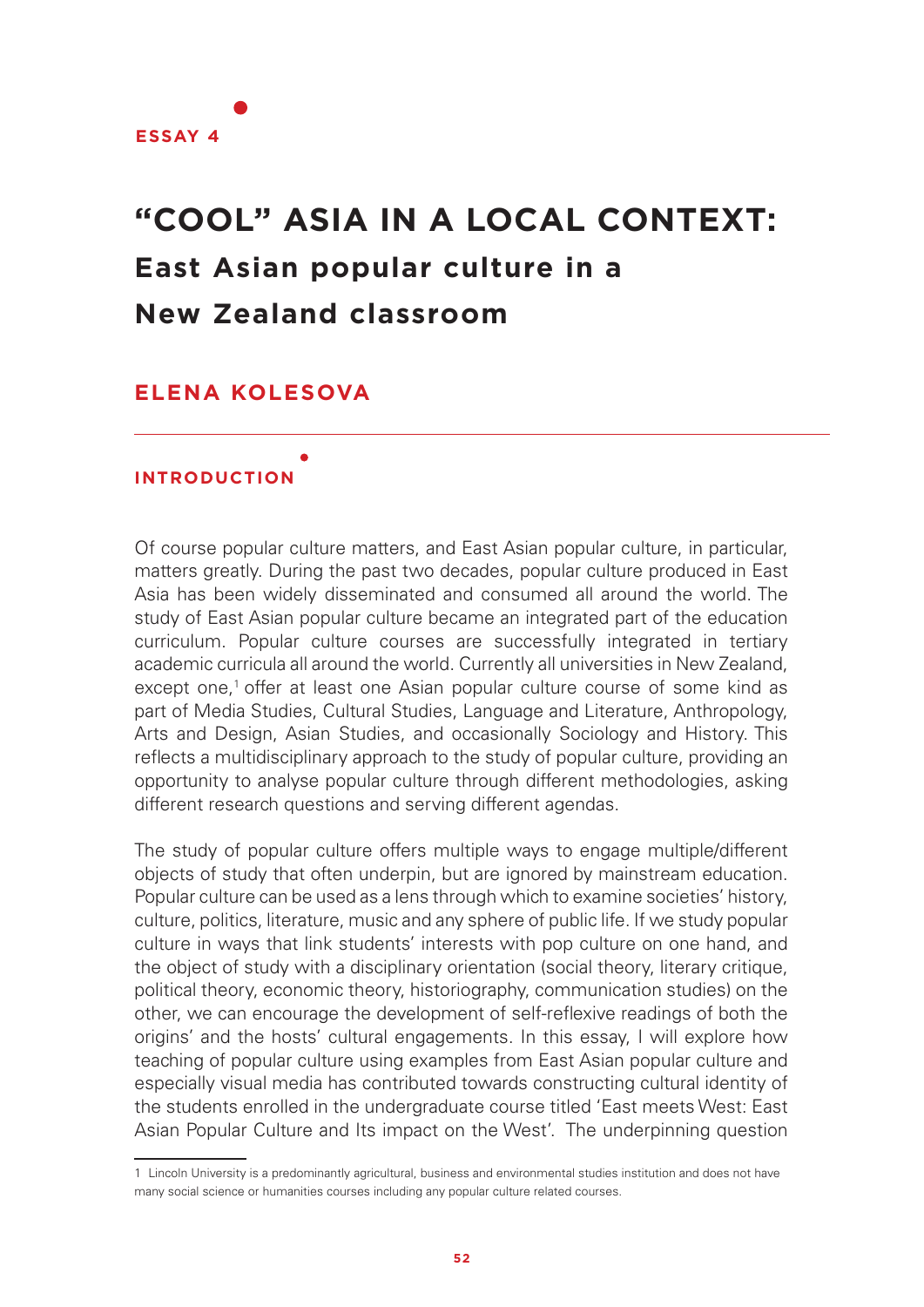is: What is the relationship between New Zealand students' exposure to East Asian popular culture icons and their self-constructed 'Kiwi' cultural identities?

#### **EAST ASIAN POPULAR CULTURE IN CLASSROOM CONTEXT**

The study of popular culture is firmly embedded in academic discourse and popular culture courses are in demand from students as never before. Still, the pedagogy of popular culture remains predominantly ignored by academics. Possibly there is something 'uncool' in looking at pedagogy, even if it is pedagogy of popular culture, when you can actually analyse 'cool' popular culture itself. Henry Giroux made a similar observation in 1994 when he asked: "What is it about pedagogy that allows cultural studies theorists to ignore it?" (Giroux, 1994, p. 130). Since then a number of publications on pedagogy of popular culture, mainly from the United Sates and the United Kingdom appeared in the 1990s and 2000s. The majority of these works are edited volumes based on practitioners' experiences of integrating popular culture in their teaching, and popular culture engagement with critical pedagogy (Tisdell and Thomson, 2007; Daspit and Weaver, 1999; Buckingham, 1998; White and Walker, 2008). Two publications by Henry Giroux himself, *Disturbing pleasures, learning popular culture* (1994) and *Border crossings: Cultural workers and the politics of education* (1993), introduced some pathways for combining his theories of education, critical pedagogy and popular culture in the classroom and beyond. These small steps notwithstanding, because a growing number of academics have embarked on the path of introducing popular culture to their students, some hard questions about the pedagogy of popular culture still have to be answered<sup>2</sup>.

The central issue is not only what can every discipline learn from popular culture, but also how can popular culture become a successful tool of learning for different disciplines. The fact that it is such an attractive tool of learning for students does not make it easier to answer the question of what we, as teachers of popular culture, want our students to learn and understand when we use this powerful tool in our classroom.

The course *East Meets West* was introduced in 2003 as a part of a suite of 'global electives' for all students enrolled in degree level programmes, e.g. Marketing, Business Management, Sports Management, Communication Studies etc at Unitec Institute of Technology, New Zealand. However, the majority taking the course were Bachelor of Arts [BA] students majoring in Japanese, Chinese or European languages. Some students were choosing to study Asian languages and, first of all, Japanese language to satisfy their obsession with East Asian popular culture. Japanese popular culture certainly played a key role, but interest in popular culture from other East Asian countries was equally present. Since 2010 the majority of students enrolled in this course were students enrolled

<sup>2</sup> A similar observation is made by those authors who have written on the subject of East Asian popular culture pedagogy. See, for example, Mark McLelland (2013) and William M. Tsutsui (2013)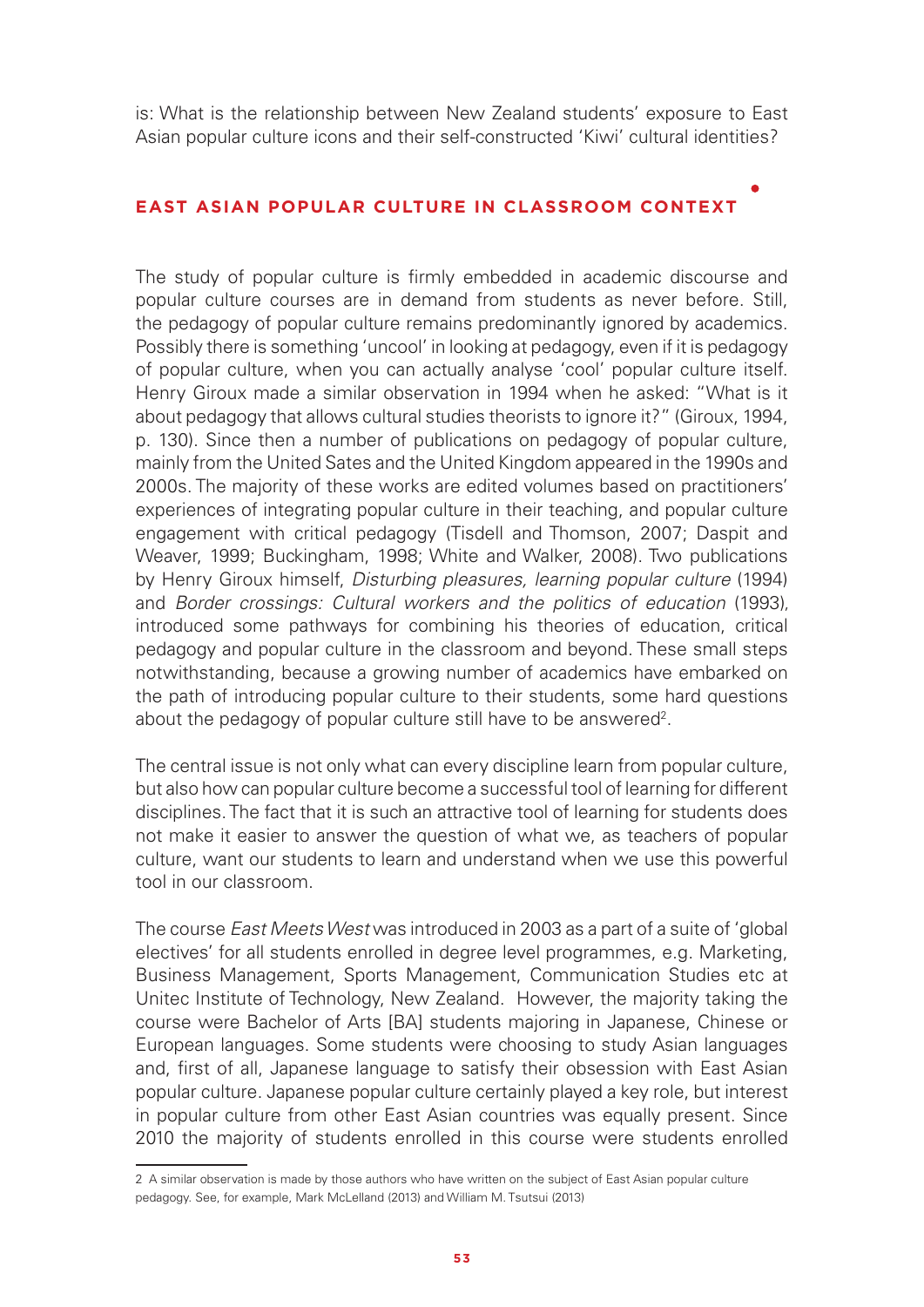in Communication Studies. Similarly to the BA students, their interest in this course was equally determined by their previous engagement with East Asian popular culture.

The aim of the course has been to explore the influence of East Asian popular culture on the Western popular culture. The main emphasis was on visual popular culture, e.g. anime, film, advertising or street fashion. However, other genres or types of popular culture were also considered. This course was an integrated part of Asian Studies, and was thematically linked with three other courses, including *Introduction to East Asian History*, *Contemporary East Asian Society* and *Doing Business in East Asia*. If students had been exposed to history, sociology, politics and business studies in East Asia, then there was a knowledge base for me to work with. This meant that teaching about topics that were perceived to be 'fun' had the potential to develop interesting and culturally esoteric responses from students, as we see below. Not only would students who enjoyed East Asian pop culture get to see more of it in class, at home, in cinemas, and in their city, they would also learn how to locate it within the context of globalisation, and appreciate it in the context of their own cultural identities.

People in the West, including New Zealand, often unconsciously become attracted to cultural products from East Asia due to its ubiquity. In class we tried to contextualise such an interest by answering the following questions: What does this consumption of East Asian popular culture really mean? What does it tell us, not only about the popular culture itself, but about us as consumers of this culture? How do we understand different popular cultural genres produced in a very different and unfamiliar cultural context? The course was not just about popular culture produced in the local context, which makes it more familiar, but about popular culture produced in East Asia. From the start I was interested to find out if these cultural differences manifest in popular culture actually mattered for my students. Had they even noticed them? And, if the students noticed these differences, how could they explain them? The underlying question for me, as I was developing the course, was to unpack the meanings behind my students' choice or interest in certain popular culture products. Influenced by the inspiring ideas of the critical pedagogy of Paulo Freire, Henry Giroux and others, the course *East meets West* has been my chance to explore the relationship of pedagogy to the popular culture of East Asia.

The attractiveness of teaching popular cultural for me was not just in the motivational role of popular culture, which made learning more attractive for the students, but in establishing a learning environment that enabled students to locate themselves in a social, cultural and historical environment, and to evaluate this environment with the help of East Asian popular culture. One of the underlying motives of critical pedagogy is "understanding how student identities, cultures, and experiences provide the basis for learning" (Giroux, 1993, p.182). My aim was to try to unpack students' reading of popular culture texts, and to identify possible links between the text and their cultural identity. The choice of popular culture was determined by the course aims, to explore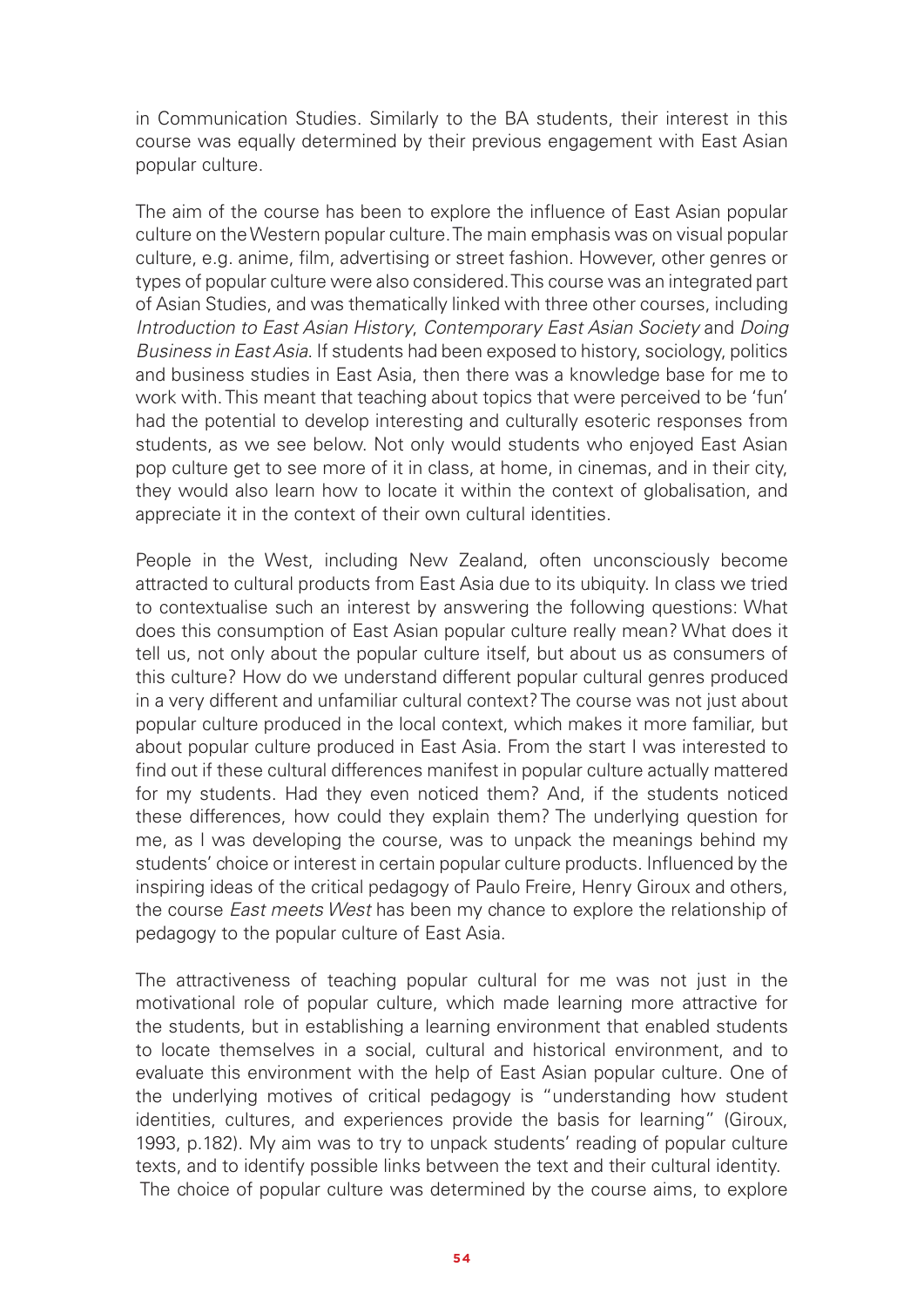the transnational flow of East Asian popular culture to the West. To achieve these aims, the students were invited to contrast movies produced in East Asia with some Western movies that were potentially influenced by Asian cinema, or simply by Asia, or vice versa, e.g. *Akira* (Otomo Katsuhira, 1988) and *Blade Runner* (Ridley Scott, 1982), *Neon Genesis Evangelion* (Anno Hideaki, 1995- 96) and *The Matrix* (The Wachowski Brothers, 1999)*, Shall We Dance*? (Suo Masayuki, 1996) the 1996 Japanese film with its 2004 American remake (Peter Chelsom, 2004), *Princess Mononoke* (Miyazaki Hayao, 1997) and *Avatar* (James Cameron, 2009). There were also films with Bruce Lee, Jacky Chan and Jet Li to discuss the development of the Martial Arts movie genre and its popularity among the Western audience. Quentin Tarantino's *Kill Bill (*Quentin Tarantino, Kill Bill, Volume 1, 2003; Kill Bill, Volume 2, 2004) was the natural choice of a Western movie influenced by Martial Arts; just remember the yellow sports costume that Uma Thurman wore, a total replica of the Bruce Lee yellow costume from the iconic *Enter the Dragon* (Robert Clouse, 1973). Chinese films included *The Blue Kite (*Tian Zhuangzhuang, 1993), *To Live* (Zhang Yimou, 1994), *Farewell my Concubine* (Chen Kaige, 1993), *The Road Home (*Zhang Yimou, 1999), *Hero*  (Zhang Yimou, 2004) and *House of Flying Daggers* (Zhang Yimou, 2004) - the directors of all these films belong to China's 5th generation of filmmakers. These filmmakers grew up in the 1950s and 1960s and witnessed some dramatic moments in recent Chinese history, including the Cultural Revolution, which are often reflected in their films. Among the Korean films studied were *Shiri* (Kang Je-Gyu, 1999), *Joint Security Area* (Park Chan-Wook, 2005), *Chihwaseon* (Im Kwon-taek, 2002) and *Oldboy* (Park Chan-wook, 2003) from *The Vengeance Trilogy* (Park Chan-wook, 2003-2005) to introduce the Korean wave. Also there were a number of Western films that were set in Asian countries, or were linked with Asia and Asian cultures. Among these films were the well-known *Lost in Translation* (Sofia Coppola, 2003), *The Last Samurai* (Edward Zwick, 2003), the Disney cartoon *Mulan* (Tony Bancroft, Barry Cook, 1998) and the less well known Australian film *Japanese Story* (Sue Brooks, 2003). Said's concept of orientalism helped to analyse some of these Western movies with Asian themes and to depict how certain stereotypes about East Asia and the 'us-other' dichotomy are reproduced in these films (1978).

My initial concern about the need to update this course with ever changing popular culture products proved not to be a problem, as my students often acted as my advisors. They brought new films every year including some that have not even been dubbed in English. When a new *Karate Kid* (Harald Zwart) film was released in 2010, the students suggested it should be contrasted with the original 1983 (John Avildsen) film. *The Ip Man* (Wilson Yip, 2008-2013) trilogy, when the first film was released in 2008, became another 'must'. Negotiating the film list for the course brought students a feeling of empowerment and satisfaction.

The course assessment included a research project in which the incorporation of one aspect or genre of East Asian popular culture into the New Zealand context was considered. The list of specific questions allowed students to explore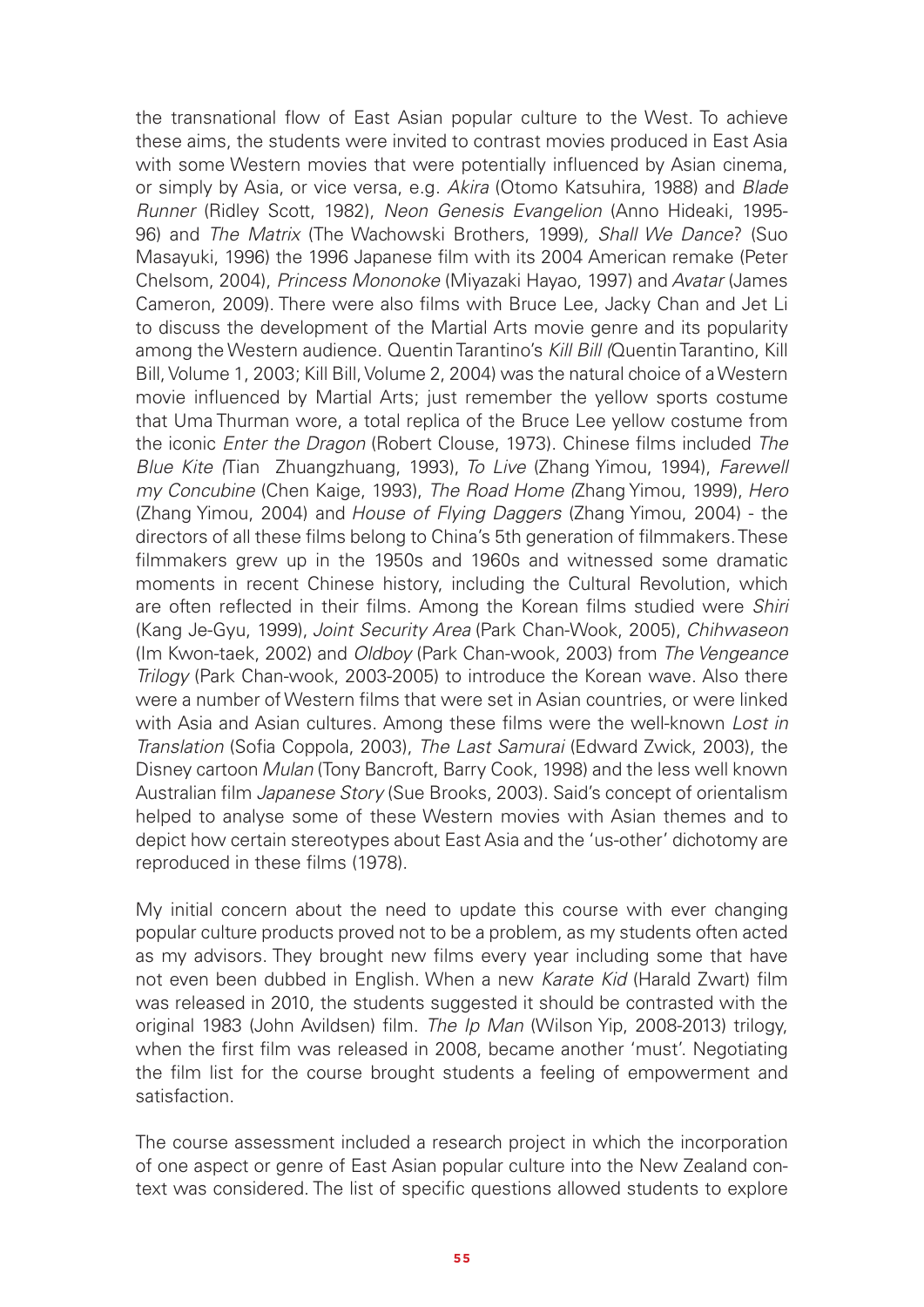the impact of the chosen popular culture genre on the West, mainly on New Zealand, and also to reflect on their own choice of a particular popular culture genre. For many students this assignment provided an opportunity to reflect on their own fandom as they usually choose the object of their own passion for analysis. For quite a number of students it became very important to be self-reflective in explaining their own connection with popular culture, and in some cases the impact of East Asian popular culture on their cultural identity. In their essays students made a variety of links between East Asian popular culture and their own cultural identity by localising global popular culture.

#### **CULTURAL SELF-REFLEXIVITY AND POP CULTURE**

Martial arts movies are always favoured by students. In the words of one of them:

*As a child, growing up in Northland, we never had mentors or advisors around to inspire us. Therefore, watching Chinese Martial Arts movies inspired my entire neighbourhood in Tikipunga, Whangarei, to take up Kung-Fu in our backyards in an attempt to emulate what we saw onscreen. During this period, the absence of father figures led Kiwi children of different ethnic backgrounds to look up to or admire Kung Fu actors, so in turn, they adopted martial artists as symbols of inspiration and security. M*ā*ori culture has a rich history of ancestral warriors yet modern families never had 'warriors' around to protect them and their homes. Hence the attraction of a one man army protecting his people and culture was found in the majority of Chinese martial art films. Martial art movies were seen as a form of escapism from real life and, in extreme cases, the characters seemed mythical and mysterious.*<sup>3</sup>

There is strong interrelationship between Chinese martial arts movies and the (self)exploration of personal cultural identity of the writer. The absence of fathers in some families, the identification of a clear gap between Māori warrior culture and the absence of such 'warrior' figures or role models in real life, not only attracted Māori youth and especially boys to the particular genre, but also influenced their own cultural identity. Analysing Bruce Lee movies the same student suggests:

*[Martial arts films] had an impact on my friends and family, growing up in an environment where domestic violence was common. Bruce Lee films inspired us to learn self-defence and teach our friends how to defend themselves from their violent parents. This engagement with my peers made us closer, increasing the soft-power of Chinese martial arts films in our minds.*

<sup>3</sup> All quotations in this paper are from assignments written by students during 2011 and 2012 and used with the permission of the authors. The names and personal characteristics that can identify the authors have been removed.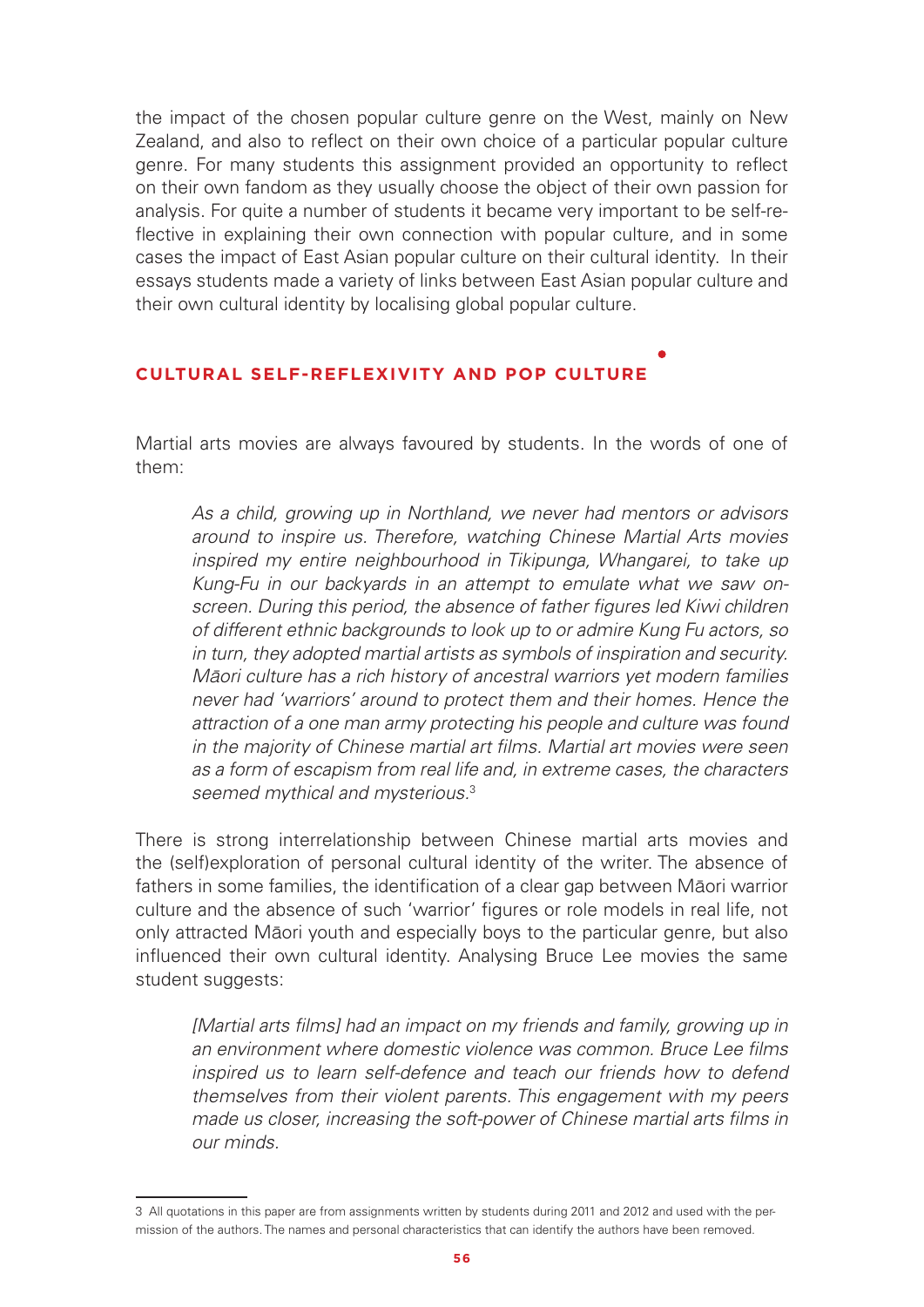This engagement with the text and the course expressed in self-reflective writing, positioned this student as cultural producer and enabled him to rewrite his own cultural experience or cultural identification through an engagement with East Asian popular culture. The meaning of martial arts movies as a particular genre has expanded through the student's interpretation, and brought it into the context of Māori culture. The motif of a warrior, who protects his/her family and his/her culture, is at the centre of this discourse. Martial arts movies provided this particular student and his peers with the role model of a fictitious warrior, who protected their idea of home, and also protected themselves from violence in their own homes. The proximity to East Asian popular culture is seen through appropriation of martial arts movies and constructing a hybridised identity. This brings together martial arts warrior culture and Māori warrior culture, which the student had heard about but had not experienced in reality, and this was the main motif of this essay, also found in work by other students.

In a different essay by another student, the particular case of a group of young Māori men was chosen, inspired by Dragon Ball Z [DBZ]. This is one of the most well-known Japanese anime, and the young men formed their own touch rugby team, the Saiyans Touch club, in the New Zealand city of Hamilton. The Saiyans are a naturally aggressive warrior race who play an important part in DBZ. The show's protagonist, Goku, belongs to this race himself. These men came to Hamilton to study at Waikato University and found themselves away from home and from their families. At a time when New Zealand rugby players had become a popular sporting commodity all around the world, including Japan, due to their sporting excellence, local Māori men drew inspiration from anime characters, even though these characters do not know how to play rugby. One of the founding members of the Saiyans Touch club explains the reason behind this club:

*We all saw ourselves as being set apart from others, for a few reasons. Mainly we were M*ā*ori and on similar wave lengths at the time i.e. into our sports, social life we did together. We were kind of new to the Hamilton touch scene, we knew about the top two teams 'Xmen' and 'Tamatoa', who also tried to recruit us. But we thought we could make the competition more interesting by putting in our team; and since we all like watching DBZ the 'Saiyans' were hatched.*

Similar to the first essay the author clearly positions herself or, more accurately, the group of young Māori men whom she describes, in the context of Japanese popular culture. The young men were her brothers. She discusses a new hybridised identity that emerges through problematising the relationship between the local Māori culture of New Zealand and the global phenomena of DBZ. Young Māori men were attracted to DBZ by a warrior culture displayed by DBZ characters and a strong feeling of belonging, brotherhood, family, whānau<sup>4</sup>, difference, but still very inclusive to those who were willing to share their interests and passion for touch rugby, and for DBZ.

<sup>4</sup> Whānau is the Maori word for extended family that often include not just blood relatives.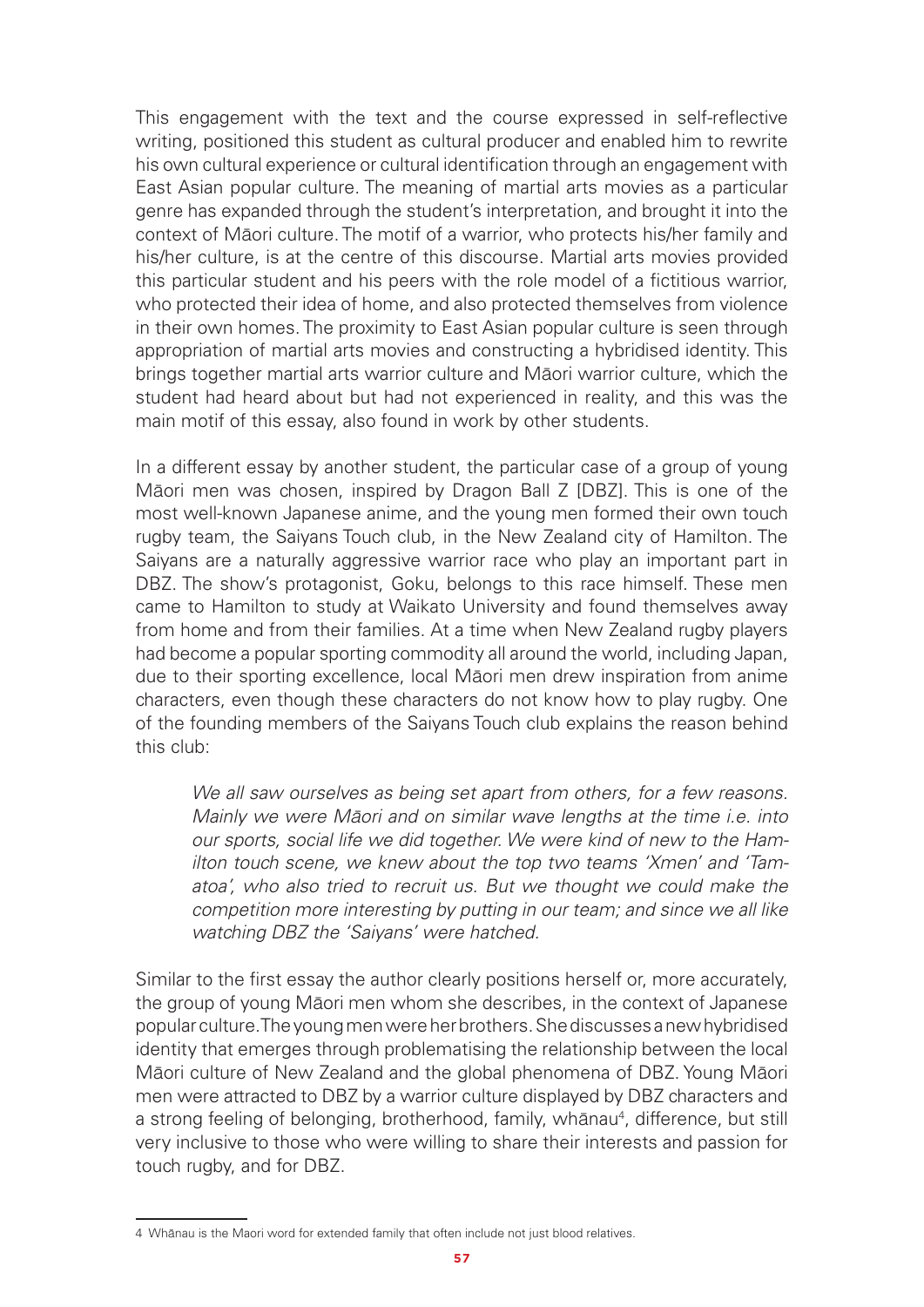Japanese car drifting culture in New Zealand was a topic of a different essay which again, similar to the previous examples, focused on a personal story of car drifting enthusiasts. This essay became more of an analysis of youth cultures in two countries, Japan and New Zealand. The student's lived experiences were written into her essay:

*In a conversation that I had with Marve K'reem, one of the car enthusiasts at the gathering, he commented on the importance of modifying a car to make it individual so that it reflects his personality (Personal conversation, 8 August 2012)…. Marve mentioned modifying the car himself makes the experience worthwhile and somewhat rewarding. He enjoys people appreciating his car, and showing off, he does not mind taking chances and taking part in illegal drifting to earn street status even if it means being caught by the police.*

Echoing de Certeau's *The Practice of Everyday Life (1984)*, the focus shifted in this essay from the producer/product, which originated in Japan in the 1970s within the car drifting culture, to the consumer(s), who became an active 'producer of consumption'. In her essay the student described the 'original' car drifting culture of Japan, and its arrival in New Zealand in the mid-1990s, when a group of Asian friends started to modify their cars and race around the rural roads around Auckland. However, the most interesting part of the essay is when the student introduced her ethnographic observation:

*I had the privilege of spending a few hours on the back road between Hamilton and Cambridge with a group of young adults. They let me into their circle to ask questions and observe their drifting skills. While at the gathering, I did notice that some cars had neither registration nor warrant of fitness, because of illegal modifications. Most cars are only driven at night in rural areas; they have back roads they use so as not to be spotted by the police. The Land Transport Authority "Unauthorised Street and Drag Racing Amendment Act 2003" was passed, giving police the power to impound vehicles they suspect have engaged in illegal street racing or sustained loss of traction (also known as burnouts)" (New Zealand Police, 2012).*

The shift from the description of a particular popular culture genre that originated in East Asia, which is the assignment requirement, to the personal story, where students describe their own, wants, needs, fears and desires through their engagement with East Asian popular culture made their connection with East Asia very personal and brought deeper meaning to them. This was not any longer a course about 'them', about East Asia and popular culture produced over 'there'. It became an opportunity to reflect about 'us' as students wrote about their own fears, hopes and every day practices where East Asian popular culture was strongly present. It was a clear transformation from active consumers to producers of hybridised forms of popular culture. The analysis of the student's writing follows James Clifford's description of cultures that cannot be found in stable "roots", but in "routes" that appear through various cultural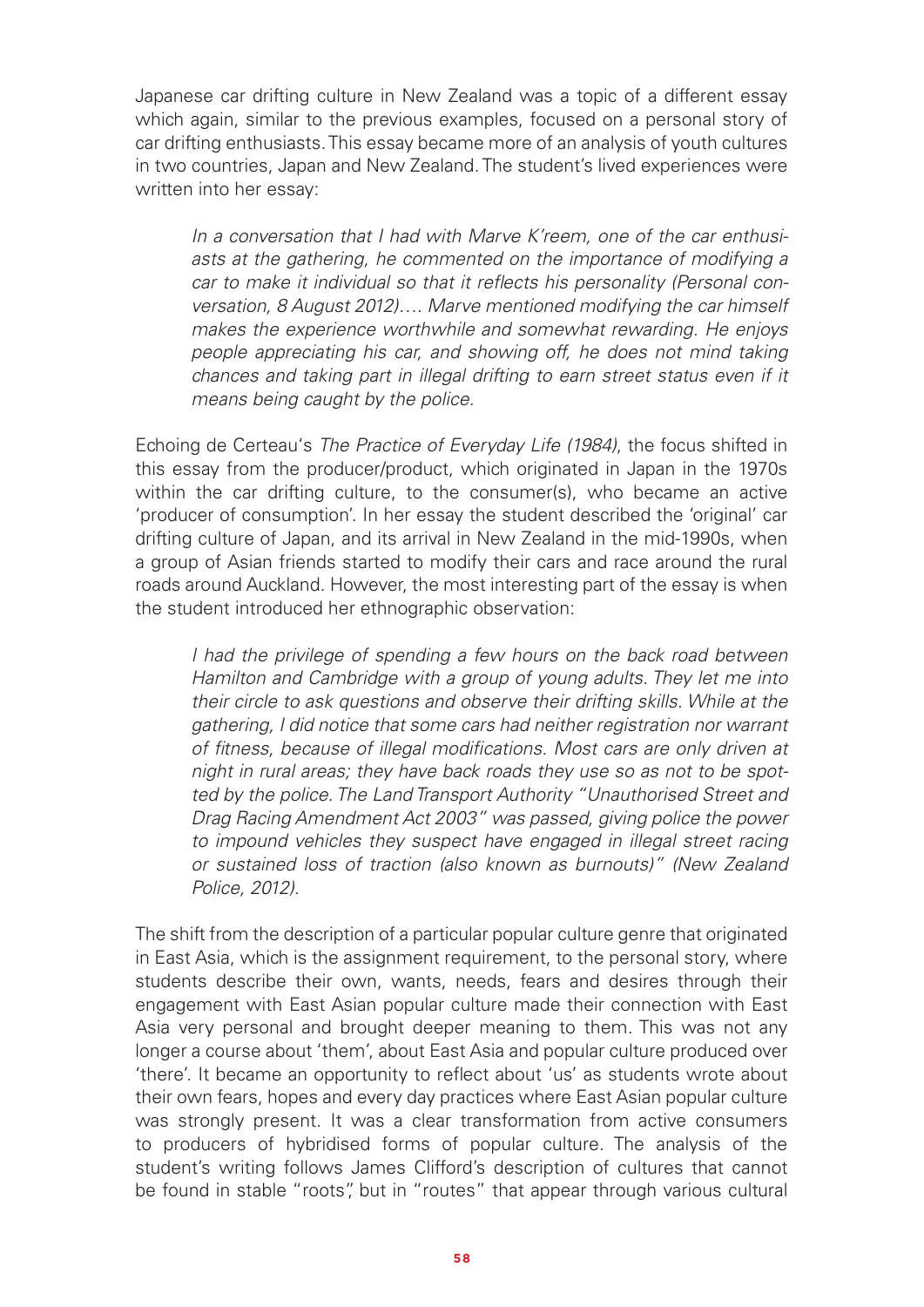interconnections (Clifford, 1997). The course became a journey for discussing their own cultural identity through the means of East Asian popular culture.

Students' interest in East Asian popular culture manifested itself through a variety of topics students chose for their assignment. One of the students wrote her essay about an East Asian precinct packed with various shops, the majority of which were selling food along Teed Street in Newmarket, Auckland, a trendy district in the heart of the city. A simple engagement with the theory provides an important insight into the student's search for the meaning of Asia, 'Asians', and for her own cultural identity. In the student's words:

*Orientalism explains the pre-existing knowledge of the Western people about Asia. I have mentioned Orientalism in this essay because Kiwi did not accept Asians at first. They were surrounded by the knowledge they already had about Asians, this knowledge was spread around the world by people from Western countries. I did not think about it at first, but when I was talking to a friend, I realised that when one visits an Asian shop on Teed Street, they do not say: "I am going to buy something from the vegetable shop". They just say, "I am going to the Asian vegetable shop". There is not any other vegetable shop in Newmarket except Asian shops. Why to say this?*

*Then I realised that this knowledge that Westerners have about Asia is wrong. For me, being an Asian myself, I never use this word for myself and I have never heard someone from Korea, Japan or China, say that they are Asian. I do agree that Asia is the continent from where Asian people came from. But in my view the word 'Asian' is given by Westerners to describe people from Asia because they cannot differentiate them. There are many countries which are part of Asia and Westerners cannot name each of them. So making the process easy for themselves, they started calling all the people from Asia, 'Asians'.* 

The East Asian shopping precinct as a choice of popular culture was perfectly justified. Packed with Asian shops, Teed Street is a popular 'place' where 'Asian' people come to buy their groceries, visit a Chinese doctor, eat at one of the local Asian restaurants, or simply meet with friends. The place always feels crowded with shops, goods and people, creating an image of being on the streets of an Asian city. It is also very close to Broadway, the main shopping street of Newmarket, occupied by various clothing, accessories and design shops. Teed Street, with its strong smell of Asian food, represents an Asian backyard of Newmarket, which is so close and so far away from the much more Westernised Broadway.

The place constructs a sense of hybridised Asia, home, for Asian people, and on the other hand, it creates a sense of 'other' for non-Asians that was expressed in the student's essay. The student uses Said's orientalism rather simplistically to explain the feeling of prejudice that was expressed very mildly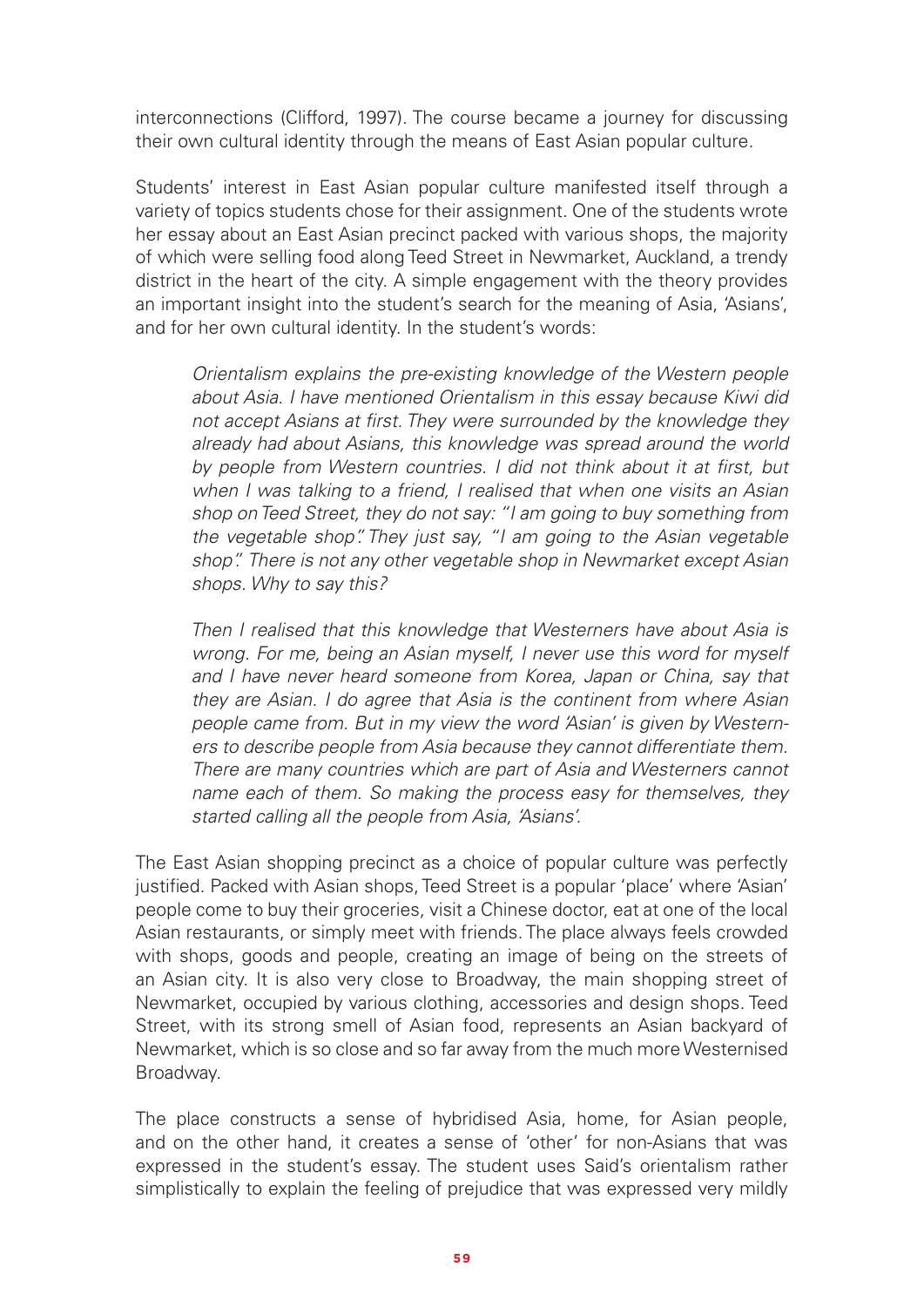in the language that non-Asians choose: "I am going to the Asian vegetable shop". This simplistic engagement with orientalism helps the student also to understand why she may feel uncomfortable if she is labelled in New Zealand as 'Asian', and expands her thinking about 'others' of a different race or ethnic group.

Not all students were able to engage with cultural texts at such a personal level, but the majority definitely did. The engagement with East Asian popular culture created the possibility for many of these students to question their own cultural identity or identity of their friends and/or family, who were the subject of their essays/stories. This brings me back to the early days of popular culture studies. The Frankfurt School's critical theorist Theodor Adorno argued that the cultural industry had become the controlling mechanism over the masses (Adorno, 1973 and 1991). According to Adorno, the dominant culture subjugates the masses who are incapable of critical thinking, making them passive consumers unable to think consciously and to critique popular culture texts and messages. However, the work of these students showed how they construct their own meanings by using popular culture from East Asia creating a counterargument to Adorno's views . Their reading of cultural texts depends on their past experiences, their interests, their positionality (their ethnicity, gender, socio-economic group and sexual orientation), as well as the dominant culture. What is worth noting here is that through their writing experience these students were able to negotiate their own cultural identity and to ask some hard questions about race, ethnicity, gender and social order. The students' appropriation of East Asian popular culture was a reminder of the Gramscian view, that what is important about popular culture is not its aesthetics but its politics. For Gramsci popular culture represents conflict, where individuals become involved in negotiating power relations (Gramsci, 1971).

### **CONCLUSIONS**

The course on East Asian popular culture evolved from another course that taught students about the complexities of contemporary East Asian societies and the relations of East Asia with the West using popular culture as an example. It became a course that allowed students to better understand themselves or, at least, to ask some hard questions through their engagement in East Asian popular culture. This brings me to the question about the role of this course in the undergraduate curriculum. Popular culture constitutes a part of social life where both producers and consumers of culture are actively involved in an interpretation of culture, often constructing very different meanings. The students enrolled in this course reminded me exactly of this reality.